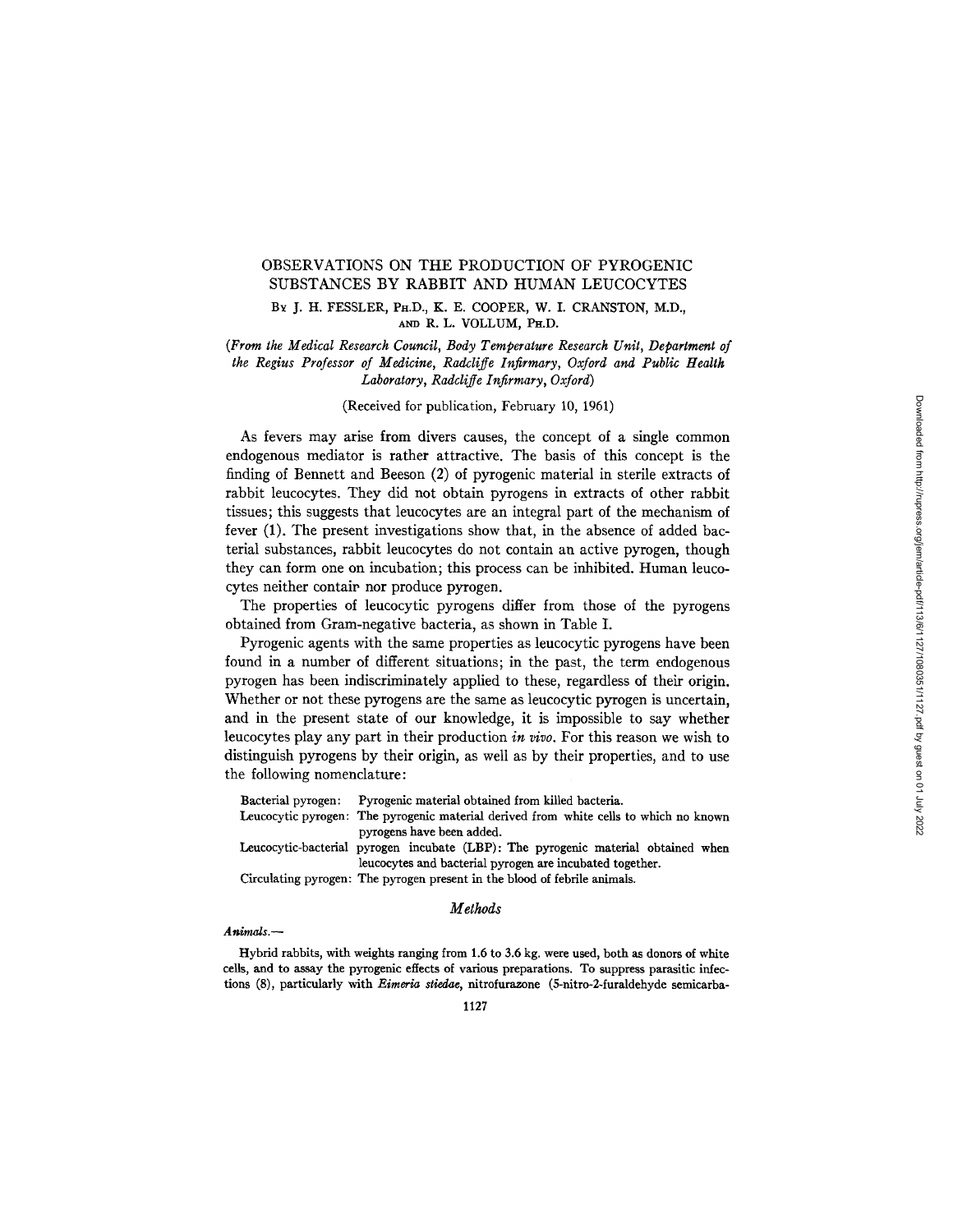zone) 6 to 11 parts in 100,000 by weight was added to the food of all animals, except in experiments specifically mentioned. Animals which were not given nitrofurazone are referred to as untreated animals. Treatment with nitrofurazone did not affect the temperature response to intravenous injection of bacterial or leucocytic pyrogens (see Results).

#### *Assay for Pyrogenicily.--*

Preparations were injected intravenously at a dose equivalent to  $2 \times 10^7$  leucocytes per kg. of recipient and the rectal temperature response measured.

The assay rabbits were kept in a room whose temperature varied between 19 and 23°C., and during any one assay the room temperature varied less than  $\pm 1^{\circ}$ C. These rabbits were restrained either by the conventional stocks or by a light chain around the neck.

Rectal temperatures were measured to within  $\pm 0.1^{\circ}$ C. using copper constantan thermocouples enclosed in polyethylene tubing. These were inserted 5 to 10 cm. into the rectum and taped to the tail. Readings were taken at 15 minute intervals. Injections were given when the temperatures had been stable within 0.3°C. for any hour, and measurements were made until any fever had subsided, or, if no apparent fever developed, for at least 4 hours after injection.

The febrile response was measured as the fever index, the area under the elevated portion

TABLE I

| Pyrogen          | $(90^{\circ}C - 30$ min.) | Relative latency<br>Stability to heat   between intravenous<br>injection and onset<br>of fever | Production of fever in<br>tolerant recipients | Production of<br>tolerance on<br>repeated<br>injection |
|------------------|---------------------------|------------------------------------------------------------------------------------------------|-----------------------------------------------|--------------------------------------------------------|
| <b>Bacterial</b> | Stable                    | Long                                                                                           | Depressed                                     | $_{\rm Yes}$                                           |
| Leucocytic       | Unstable                  | <b>Short</b>                                                                                   | Unaffected                                    | No                                                     |

After Wood, W. B., Jr., *Lancet,* 1958, 2, 53.

of the temperature time curve  $(9)$ ; and expressed in degree centigrade-hours ( $\degree$ C. hours). Two observers measured the areas independently and their assessments seldom differed by more than 10 per cent (9). Fever index was used as a parameter, because, in an initial series of experiments on 36 non-tolerant rabbits, given different doses of bacterial pyrogen (pyrexal, the lipopolysaccharide from *Salmonella abortus equi,* Westphal and Liideritz, 10), it was found that fever index was more closely correlated with the log dose of pyrogen than was the maximum temperature rise. The correlation coefficient relating area to log dose was  $+0.910$ ; that relating maximum temperature rise to log dose was  $+0.672$ . These correlation coefficients differ significantly ( $t = 2.82, p < 0.01$ ).

The apparent fever index was measured in 50 uninjected rabbits, in order that allowance could be made for variations not due to the injection of pyrogens. The mean fever index was 0.25, s.e.  $\pm$  0.07°C. hours.

*Sterilization:* All equipment was sterilized and rendered pyrogen-free by heating to 150°C. for 2 to 3 hours: 0.9 per cent NaC1 solution (henceforth referred to as saline) and distilled water were tested for freedom from pyrogens. Other substances such as the starch used to produce peritoneal exudates were heated as solids to 150°C. for 2 to 3 hours to render them sterile and pyrogen-free. They were then dissolved and the solutions were proven to be free of pyrogen by injection into rabbits.

*Preparation and Collection of Peritoneal Exudates:* Exudates were prepared by injecting a 3 per cent solution of starch, in saline, into the peritoneal cavity of the rabbit (5). This solution was employed because the injection of saline alone produced exudates containing few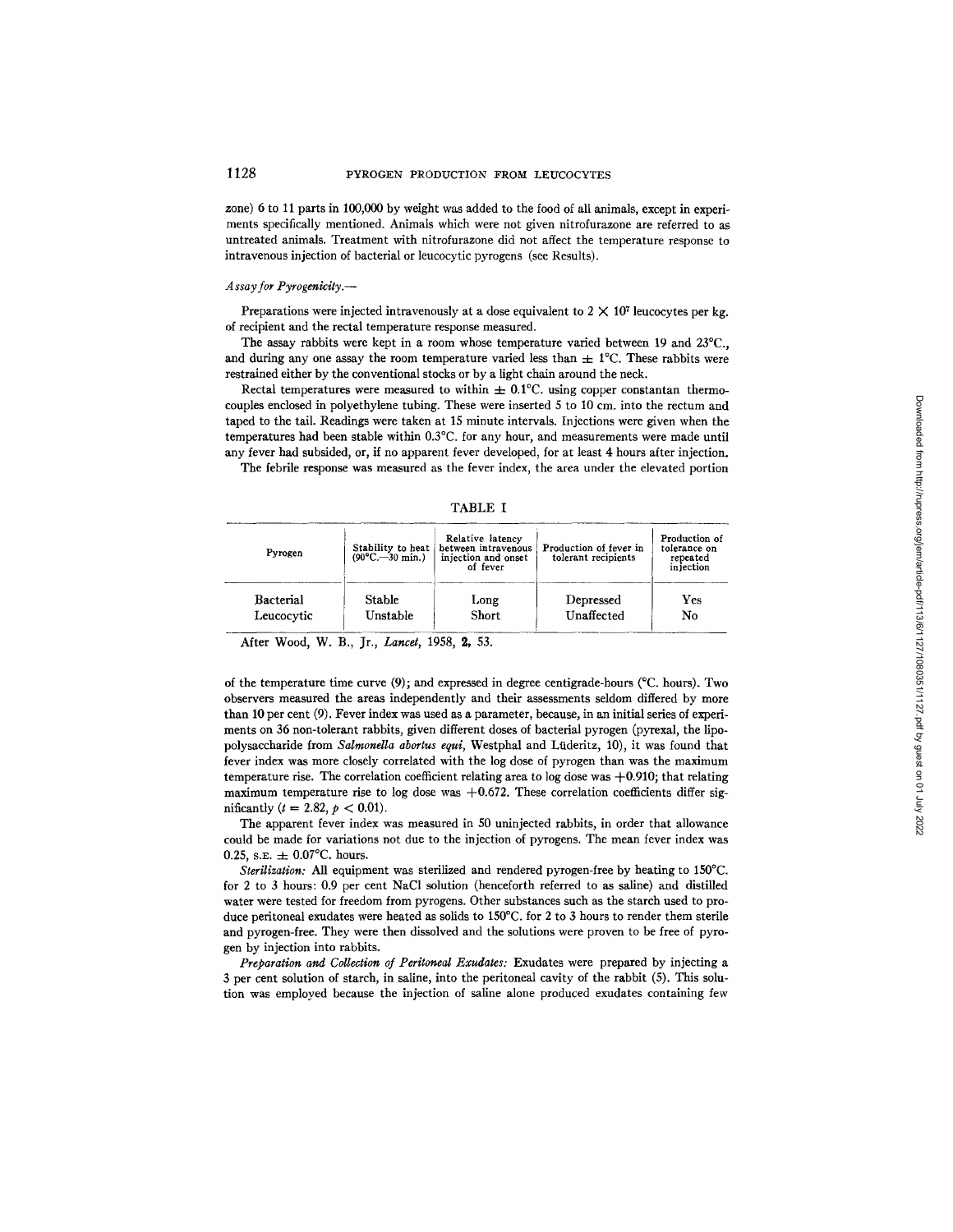leucocytes. The addition of starch to the saline gave exudates with a rich yield of leucocytes; differential cell counts showed that 80 to 90 per cent of the cells were polymorphs.

The rabbit was anaesthetized with 25 mg./kg, nembutal given intravenously. The belly and left side of the thorax were clipped free of hair, and the skin washed with alcohol. A fold of skin and of abdominal muscle was lifted between the thumb and finger, and shaken gently to ensure that no gut was included in it. A 17 standard wire guage transfusion needle was introduced through the fold of peritoneum and 200 ml. sterile pyrogen-free starch solution was introduced into the peritoneal cavity by means of a standard blood transfusion set or a 100 ml. syringe. The former method was more convenient.

12 to 16 hours later the rabbit was anaesthetized with nembutal and exsanguinated by cardiac puncture. In some experiments the animal was dipped in antiseptic solution at this stage. The skin of the abdomen was cleansed with alcohol and a midline incision 4 to 6 inches long was made down to the peritoneum. This membrane was picked up with tissue forceps and incised; the wound edges were held apart and upwards. To prevent the formation of large fibrin clots, 200 ml. saline at  $2-4$ °C. was poured into the peritoneal cavity and mixed with the abdominal contents by gently rocking the carcass. The gut was gently held to one side with a retractor and the fluid aspirated into a Buchner flask or an intravenous infusion bottle. Opening the belly and aspirating its contents were done under a perspex hood to reduce the possibility of contamination.

After exudates had been sucked out, the abdominal cavity was rinsed with sufficient chilled saline to make the total aspirated volume 540 ml. The body was then examined for the presence of coccidial lesions and injuries to the viscera.

*Isolation of Leucocytes from Peritoneal Exudates:* The exudates were centrifuged at 650 g (1600 a.P.m M.S.E. centrifuge) for 10 minutes at 24°C. The supernatant was discarded, and the cells were pooled and dispersed. The pooled cells were then washed three times with 200 ml. lots of saline.

The washed cells were suspended in approximately 20 ml. of saline. Samples were counted in duplicate and the total leucocyte yield was calculated.

Care was taken at all stages to keep the temperature of the cells below 5°C. except when otherwise stated.

*Treatment of the Washed Cells:* Cells were incubated in sealed ampoules or in pyrex tubes which were closed with aluminium caps. The tubes or ampoules were immersed in a waterbath at 36-37°C. The time of incubation varied from 1 to 48 hours.

Cells were disintegrated by ultrasonic vibration (M.S.E. ultrasonic disintegrator, 75 watt, 19 kc./sec.). The sterilized stainless steel cylindrical probe  $(\frac{3}{4})$  inch diameter) was dipped into 5 ml. of cell suspension, which was cooled in ice. The machine was switched on for three periods of 1 minute each, separated by 15 second intervals. This treatment destroyed over 98 per cent of fresh cells, or cells which had been frozen and thawed, and over 90 per cent of cells which had been heated to 56°C. for 30 minutes. Some cell suspensions were frozen in solid CO<sub>2</sub>-ethanol mixture, then thawed gently, and the procedure repeated three times. Other cell suspensions were heated in capped pyrex tubes or ampoules, using a waterbath maintained within  $\pm$  0.5°C. of the desired temperature.

#### *Isolation of Leuvoeytes from Rabbit Blood.-*

Blood was collected from anaesthetized rabbits (nembutal 25 mg./kg, intravenously) by cardiac puncture, using heparin, 1000 units/100 ml. as an anticoagulant. The blood was centrifuged at 900 g (2,000 R.P.M. M.S.E. centrifuge) for 10 minutes at 2-4°C. The buffy coat was aspirated, along with red cells and some plasma, and was transferred to hour-giass shaped tubes. It was again centrifuged, so that the white ceils, which accumulated in the waist of the tube, could readily be removed. They were then washed in the same way as leucocytes obtained from peritoneal exudates.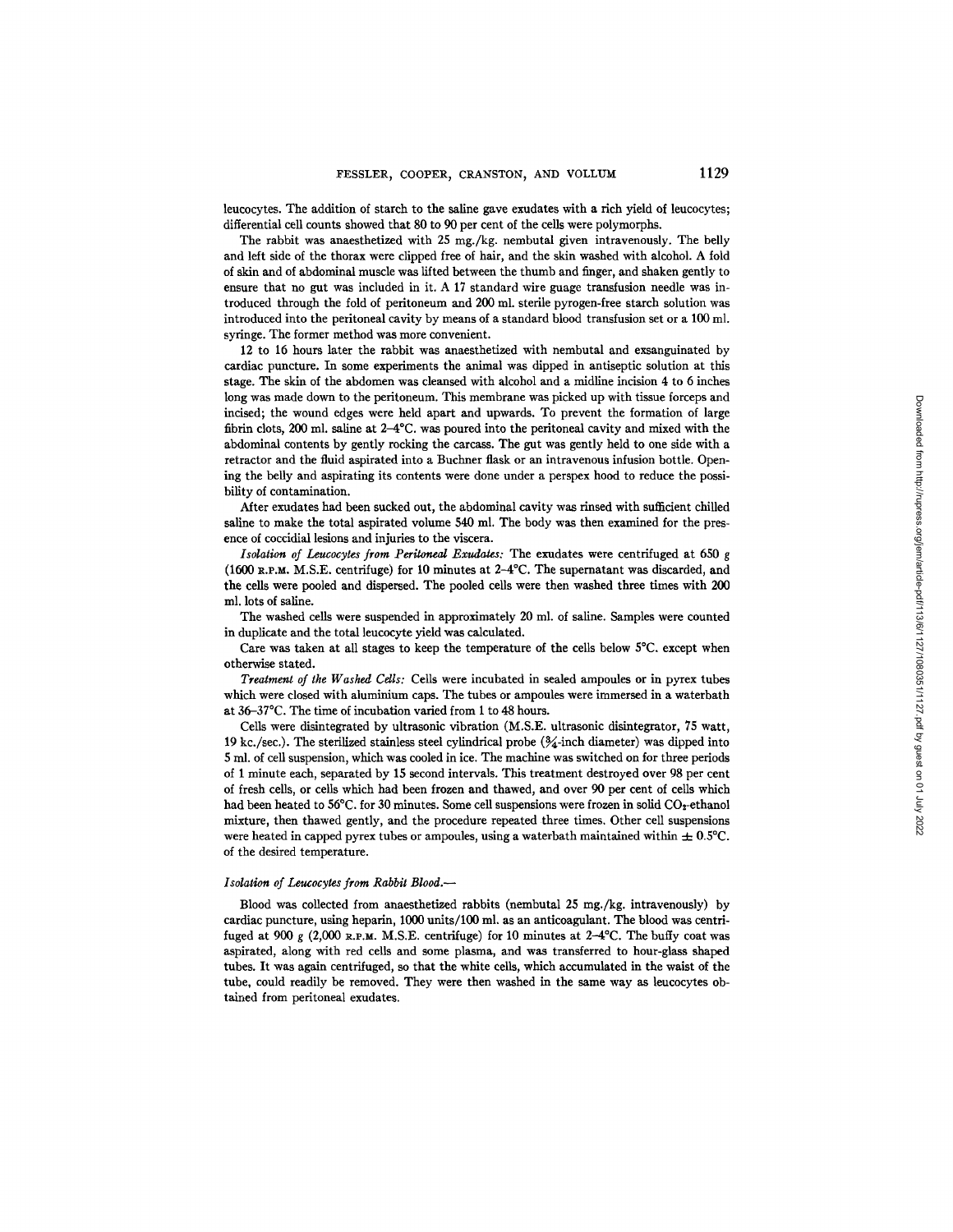#### *Experiments with Human Leucocytes.-*

Human leucocytes were obtained from healthy volunteers or from afebrile patients without infective diseases. Blood was taken from the antecubital vein, using standard blood transfusion equipment, with heparin, 1000 units/100 ml. as anticoagulant. The blood was centrifuged in the cold, at 900 g and the buffy coat was aspirated, together with variable amounts of red cells and plasma. In three experiments, the cells were washed three times in saline, and incubated at 37°C. for 2 hours in this medium. In other experiments, the buffy coat was used without washing. Mechanical destruction of cells was attempted by shaking the buffy coat in a closed tube with glass beads, t to 2 mm. in diameter, for 6 hours at 4°C.

Osmotic damage to white cells was caused by the addition of 9 volumes of distilled water to the buffy coat at room temperature. In other experiments cell damage was caused by heating to 56°C. for 30 minutes. In all these experiments the white cells were counted before and after the procedure, though the latter count was difficult and certainly inaccurate, mainly because of leucocyte agglutination. Each preparation was reinjected into the donor, whose temperature response was measured at 1 minute intervals with oral and rectal thermocouples, until 1 hour had elapsed after injection. Thereafter the rectal temperature was measured at hourly intervals, with a clinical thermometer.

### **RESULTS**

# *The Effects of Nitrofurazone Treatment of the Assay Rabbits, on Their Febrile Response to Bacterial Pyrogens*

To decide whether nitrofurazone treatment affected the assay of pyrogens, five treated and five untreated rabbits were each injected intravenously with 0.1  $\mu$ g./kg. of bacterial pyrogen, and their febrile responses compared. The average fever index of untreated animals was 5.46, s.e.  $\pm$  0.38°C. hours while that of treated animals was 6.04, s.e.  $\pm$  0.78°C. hours. It was therefore concluded that treatment with nitrofurazone did not vitiate the assay of pyrogens.

## *Yield of Leucocytes from Peritoneal Exudates.--*

Cell counts were performed on washed white cells obtained from peritoneal exudates. Owing to losses in washing, these counts underestimate the number of cells originally present in the exudates. As counts were usually performed on pooled exudates, the yield of cells from individual exudates is unknown.

The average yield of cells per exudate was  $8.97 \times 10^8$  in 35 untreated animals. In 24 animals treated with nitrofurazone the average yield was  $7.22 \times 10^8$ . There was considerable variation in cell count from experiment to experiment, and it appears unlikely that nitrofurazone treatment affected the yield of white ceils. In the exudates from treated and untreated animals the cells were principally polyrnorphs, which accounted for 80 to 90 per cent of the total.

# *Pyrogenie Properties of Washed Cells from Peritoneal Exudates.--*

## *(a) Cells from Rabbits not Treated with Nitrofurazone*

Washed cells, kept in saline at 4°C. after harvesting, caused little or no fever when injected intravenously into rabbits, in a dose of  $2 \times 10^7$  cells/kg.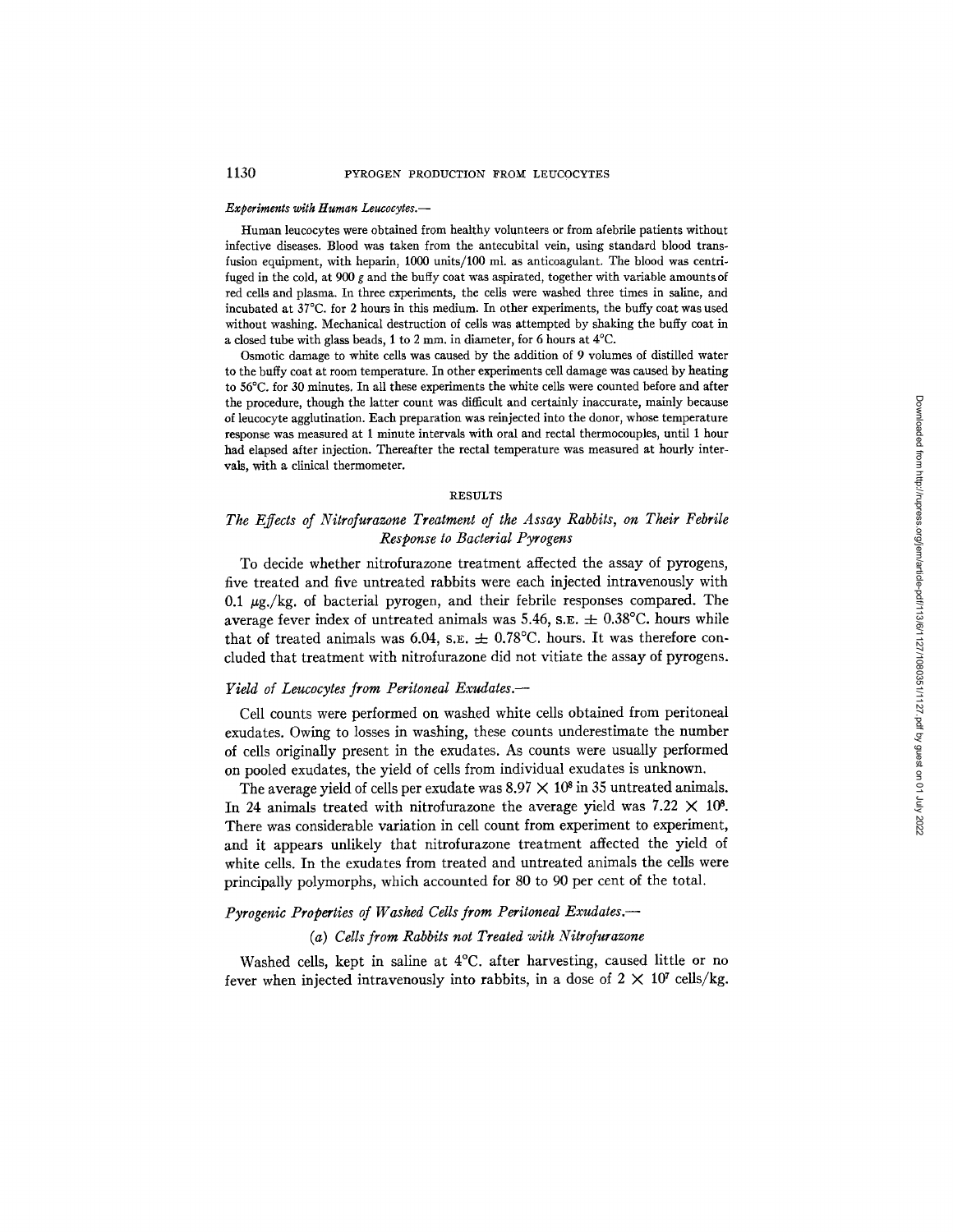The mean fever index of 12 injections was 0.49, s.e.  $\pm$  0.17°C. hours, a response which did not differ significantly from that of uninjected rabbits  $(t = 0.18$ ,  $p > 0.10$ .

If the cells were incubated in saline at 37°C. for 1 hour the resultant fever index was 1.25, s.e.  $\pm$  0.10°C. hours (42 injections). This response differs significantly from that following the injection of unincubated cells ( $t = 3.64$ ,  $p > 0.001$  and the response of uninjected rabbits ( $t = 8.13$ ,  $p < 0.001$ ). Similar results were obtained when the cells were incubated in physiological salt solution (120 mm NaCl, 12.5 mm-Na<sub>2</sub>HPO<sub>4</sub>, 3.12 mm-NaH<sub>2</sub>PO<sub>4</sub>, 1.2  $mm-MgSO<sub>4</sub>$ , 4.8 mm-KCl, 2.5 mm-CaCl<sub>2</sub>, glucose 1 mg./ml. medium pH 7.4) both in the presence or absence of dextran 6 per cent *w/v,* and under both aerobic and anaerobic conditions. Thus incubation of leucocytes is necessary for pyrogen to appear.

Accordingly, an experiment was carried out to determine the yield of pyrogen after incubation for periods of  $1\frac{1}{2}$  to 48 hours.

Groups of four test rabbits were injected intravenously with  $2 \times 10^7$  washed cells/kg., which had been incubated for different times, and, as shown in Fig. 1, the fever resulting from their injection differed little, after incubation from  $1\frac{1}{2}$  to 48 hours. Though there was a slightly greater fever index after the injection of cells incubated for 6 to 18 hours, this difference was not significant. Thus incubation for periods of longer than  $1\frac{1}{2}$  hours did not increase the yield of pyrogen, nor was there any indication that prolonged incubation resulted in its loss or degradation.

Over the range 0.8 to  $6.4 \times 10^7$  cells per kg., the febrile response was related to the number of cells, as shown in Fig. 2. It is not possible to be certain whether this relationship is linear or logarithmic over this range, and both relations are shown in the figure. The pyrogen present in these preparations was in all cases inactivated by heating to 90°C. for 30 minutes.

Because incubation was necessary to demonstrate the presence of a pyrogenic agent in these cells, it seemed important to determine whether incubation merely facilitated release of a pyrogen from within the cell, or whether it was necessary for the formation of a pyrogen; for this reason the effects of cell damage were investigated.

# *The Effect of Freezing and Thawing, and Homogenizing of Rabbit Leucocytes on the Production of Leucocytic Pyrogen*

A pool of white cells was divided into five equal parts. Two parts were incubated at 37°C. for 1 hour; one was cooled, the other was frozen and thawed repeatedly and then re-incubated for a further hour. Two other parts were repeatedly frozen and thawed, and then one of them was incubated at 37° for 1 hour. The fifth part was left as a control. Finally all five parts were ultrasonically disintegrated and the preparations stored at  $-20^{\circ}$ C. For assay each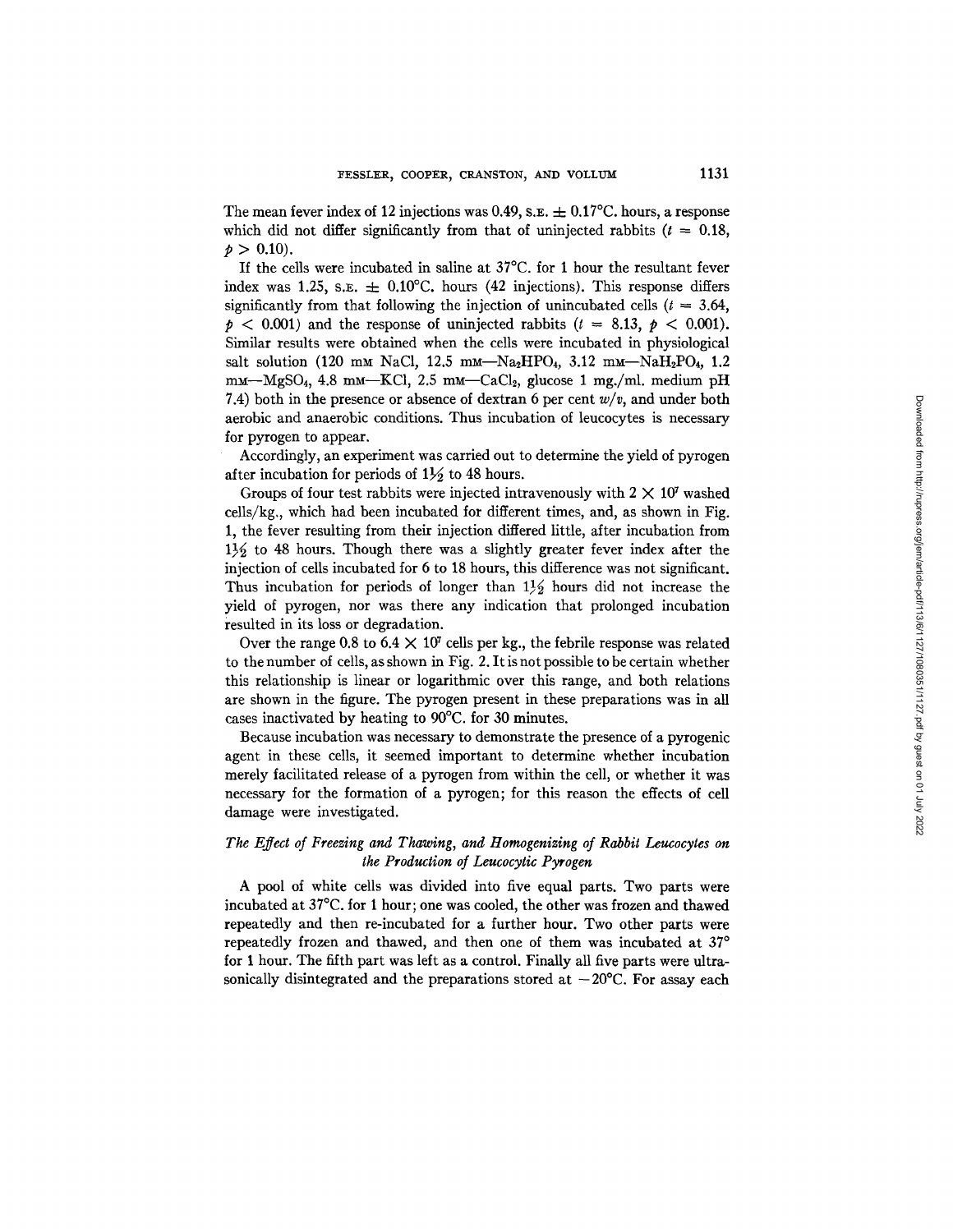of the five samples was divided into six aliquots, one of which was heated to 85-90°C. for 30 minutes. The results are shown in Fig. 3. None of the heated material gave rise to fever. The two preparations which produced fevers were those which had undergone incubation at 37°C. before freezing and thawing.



FIG. 1. The fever responses produced by intravenous injection into rabbits of suspensions of  $2 \times 10^{7}$  rabbit leucocytes which had been incubated in 0.9 per cent NaCl solution for various times. Each individual fever index  $(\bullet)$  is shown, and the horizontal lines denote the mean index for each incubation time. The stippled area denotes the maximum fever index expected from a group of uninjected animals.

The other preparations gave responses which did not differ significantly from those expected in umnjected rabbits. The implications of the results are that disintegration of white cells releases negligible amounts of pyrogen, and that freezing and thawing white cells seriously impairs their ability to release pyrogen on subsequent incubation. Furthermore neither freezing and thawing, nor ultrasonic disintegration seriously degraded leucocytic pyrogen which had already been released from the cells.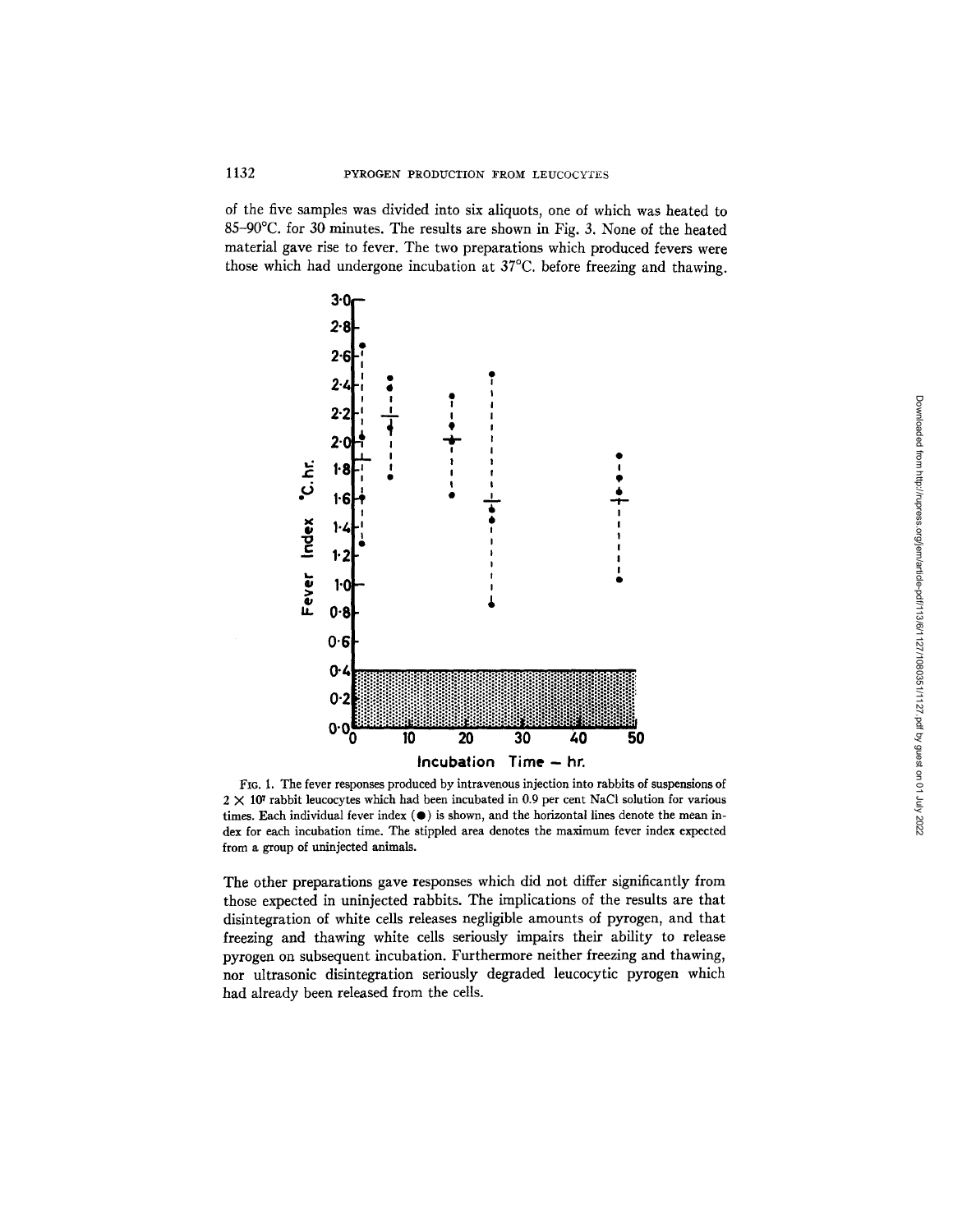### *The Effect of Heating to 56°C. on Rabbit Leucocytic Pyrogen and Its Production.--*

A pool of leucocytes was divided into four samples. One was incubated for 1 hour at 37°C., then heated to 56°C. for 30 minutes and further incubated for 1 hour at 37°C. The second sample was incubated at 37°C. for 1 hour, after which it was immediately stored at 4°C. A third fraction was heated to 56°C. for 30 minutes and then



FIG. 2. Fever responses in rabbits to intravenous injection of suspensions of various numbers of rabbit leucocytes, each suspension having been incubated in 0.9 per cent NaC1 solution for 1 hour. Each individual index is shown  $(•)$  and the mean for a given concentration of cells is shown (---). The left hand picture shows fever index plotted against the dose of cells, and the right hand plot is of fever index against log number of cells. The stippled area denotes the maximum fever index expected from a group of uninjected rabbits.  $O =$  mean results taken from King and Wood, 1958, (6);  $\Delta$  = mean results taken from Collins and Wood, 1959, (3).

incubated for 1 hour at 37°C., and the fourth was heated to 56°C. for 30 minutes. Then all four were centrifuged at 650 g for 15 minutes at  $2^{\circ}$ C. The supernatants were aspirated and stored at 4°C. Each preparation was injected into four rabbits in a dose equivalent to  $4 \times 10^7$  cells/kg. Fig. 4 shows the treatment undergone by each preparation and the resultant fevers obtained. The preparations which had been incubated at 37°C. before heating to 56°C. gave rise to substantial fevers. Comparison of preparations 1 and 2 suggest that heating to 56°C. may cause a little degradation of the fever principle previously released during incubation. When cells were heated to 56°C. before incubation no pyrogen was subsequently formed. Heating the cells to 56°C. did not release any significant amount of pyrogen.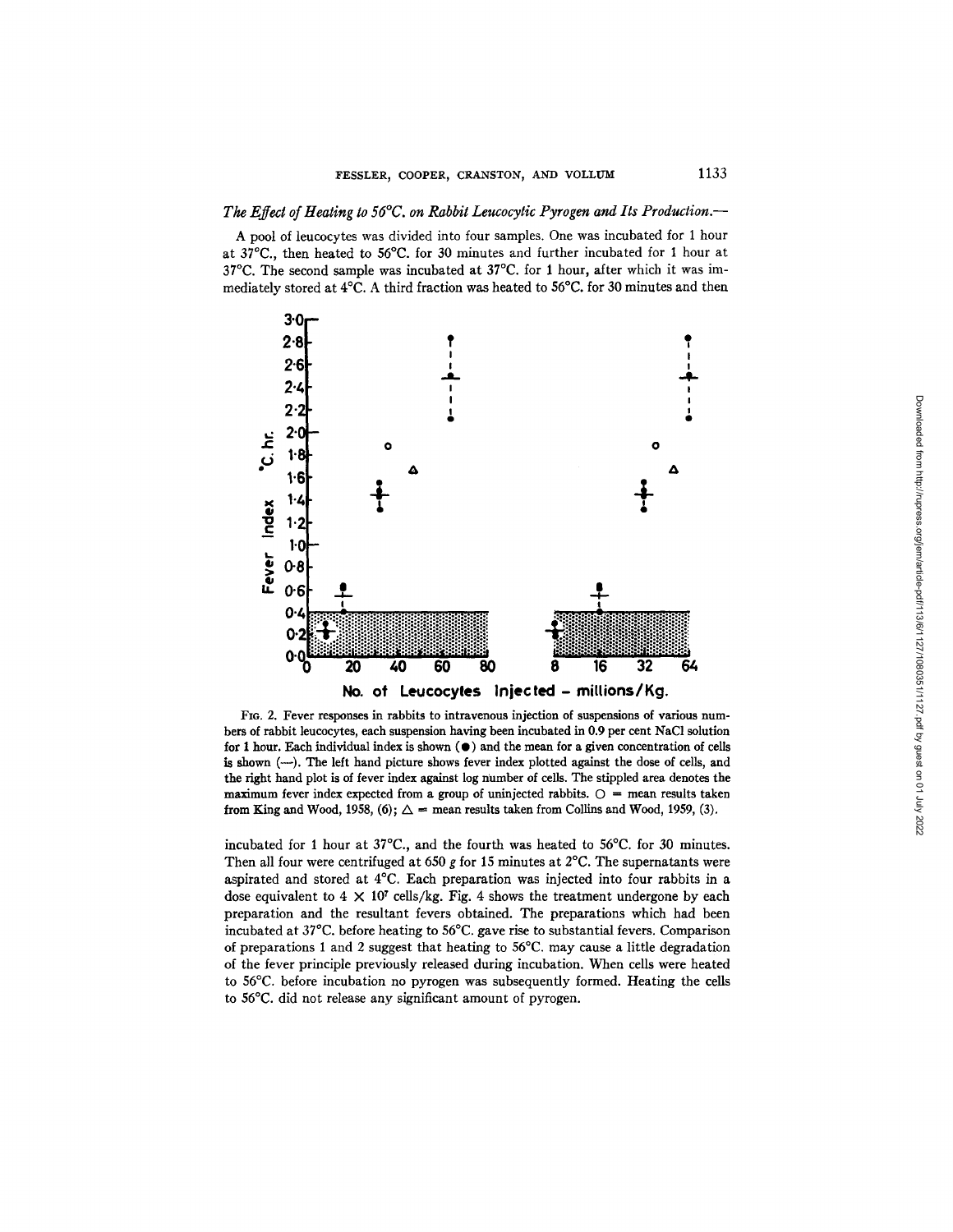

FIG. 3. Fever responses to intravenous injection into rabbits of a standard dose of rabbit ieucocytes which had undergone various treatments (see text). Horizontal rectangles denote the mean fever index. Individual observations shown thus  $(\circ -\circ)$ . The stippled areas denote the maximum fever index expected from a group of uninjected rabbits.



FIG. 4. Fever responses to intravenous injection into rabbits of a standard dose of rabbit leucocytes which had undergone various treatments (see text). Conventions as in Fig. 3.

This experiment shows that heating leucocytes to 56°C. for 30 minutes prevents the formation of leucocytic pyrogen but does not destroy leucocytic pyrogen once it has been formed.

# *The Effects of Ageing on the Ability of Leucocytes to Form Pyrogen.--*

Leucocytes from untreated rabbits were kept at 4°C. for 7 to 14 days before incubation at 37°C. for 1 hour. They were then injected in a dose of  $2 \times 10^7$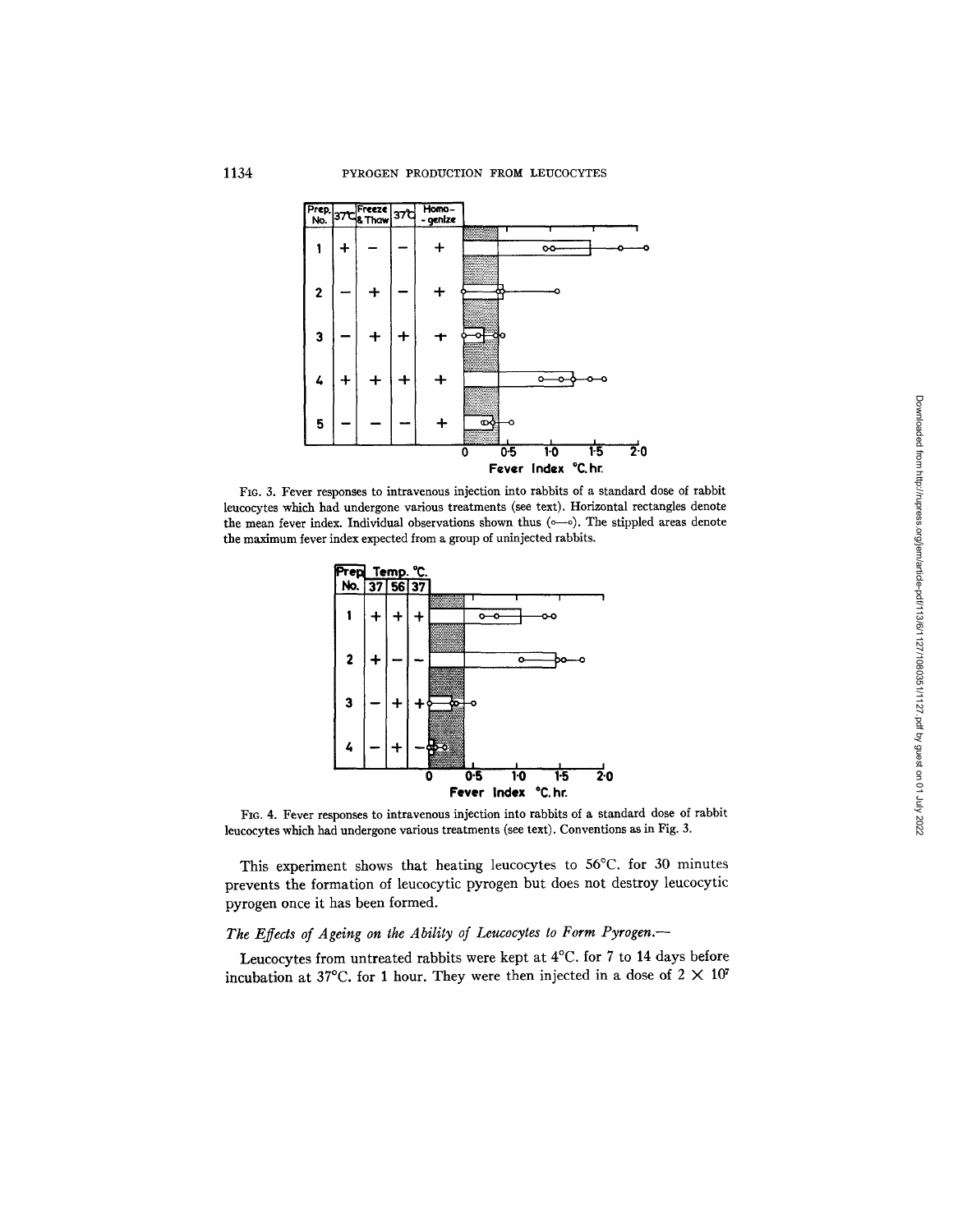cells per kg. Three separate preparations of leucocytes were used, and in each the cells formed leucocytic pyrogen when fresh. Twelve injections of fresh cells were given; the mean febrile response was 1.24, s.E.  $\pm$  0.17°C. hours. Eleven preparations from the same cells were injected after ageing; these injections were followed by a significantly smaller febrile response of 0.59, s.e.  $\pm$  0.12°C. hours (t = 3.27, p < 0.01). This response was not significantly greater than that of rabbits which had not been injected.



FIG. 5. The effects of treatment with nitrofurazone upon the pyrogenicity of rabbit leucocytes. Figures in parentheses indicate the number of assay rabbits injected. Conventions as in Fig. 3.

# *(b) The Effects of Treatment with Nitrofurazone Upon the Formation of Leucocytic Pyrogen*

Washed white cells were obtained from peritoneal exudates of rabbits maintained on continuous treatment witb nitrofurazone. Direct injection of such cells, in a dose of  $2 \times 10^7$  cells/kg., without prior incubation, was followed in 15 recipients by a mean fever index of 0.14, s.e.  $\pm$  0.06°C. hours (Fig. 5). The mean fever index, after the injection of ceils incubated at 37°C. for 1 hour into 21 recipients, was 0.39, s.e.  $\pm$  0.07°C. hours. Though the difference between these indices is significant ( $t = 2.72$ ,  $p < 0.01$ ) neither of them differs significantly from that observed in uninjected rabbits. Thus, there may be a very small yield of pyrogen when cells from treated animals are incubated, but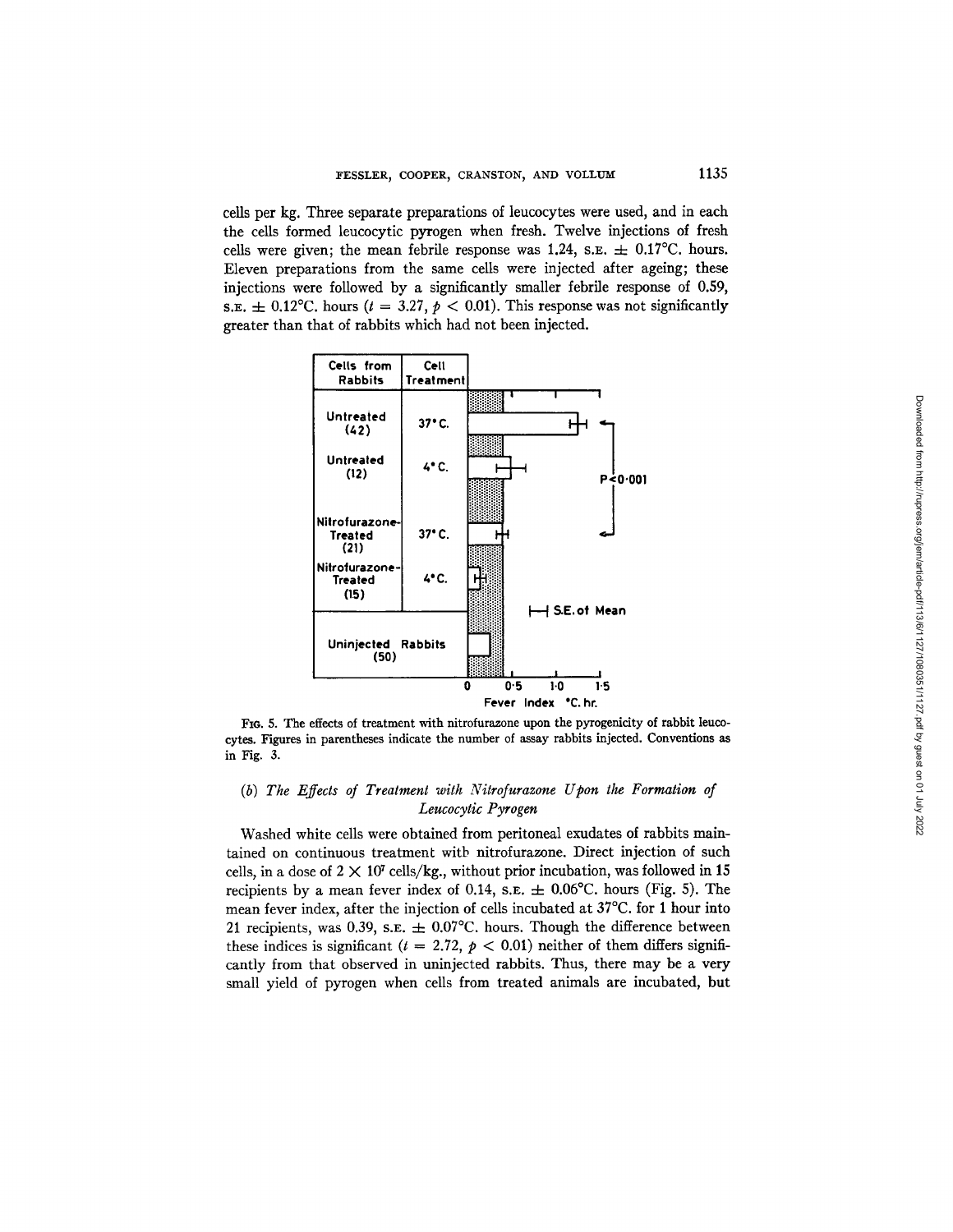this is so small as to be of doubtful importance, and is significantly less than that following the injection of incubated cells from untreated animals.

It is thus apparent that treatment of the donor animals with nitrofurazone almost entirely abolishes the pyrogenicity of all preparations. A number of investigations were carried out in an attempt to decide the reason for this.

The first possibility is that the exudates were contaminated by microorganisms sensitive to nitrofurazone and that the pyrogenic agent liberated by cells from untreated animals was due to contamination. Samples of 8 peritoneal exudates, taken from untreated rabbits at the time of harvesting, and cultured in Robertson's cooked meat medium and on blood agar plates aerobically and anaerobically showed no growth. 115 samples of leucocyte preparations from untreated animals were cultured the same way. Though no samples showed growth after culture for 48 hours, 18 (15.5 per cent) of them showed very slight growth thereafter. The incidence of fevers after injection of sterile preparations did not differ significantly from that after the injection of preparations which gave positive cultures  $(X^2 = 0.095, 0.9 > P > 0.5)$ . Whether or not fever developed was related to the treatment of the white cells and not to the results of the culture. It appears unlikely that the bacterial contamination encountered bore any relation to pyrogenicity.

The possibility was also investigated that the pyrogenicity was due to contamination by *E. stiedae,* a parasite commonly infecting rabbits. The liver was removed from one rabbit which had not been treated with nitrofurazone and which was found to have liver lesions. Using aseptic precautions, one of the lesions was evacuated, and the sporocysts were suspended in saline. The cysts were counted, and a specimen was cultured in broth. This culture was sterile.

One sample of sporocysts, suspended in saline, was incubated alone, and injected intravenously into assay rabbits in doses of 1450 sporocysts/kg. These did not produce fever. The same number of sporocysts was disintegrated ultrasonically and injected intravenously into 4 rabbits. This preparation did not cause fever. In a further experiment 25,000 cysts were added to 200 ml. starch solution, and this mixture was used to prepare a peritoneal exudate in a rabbit receiving nitrofurazone. The cells were obtained from this exudate in the usual way. These cells did not cause fever after incubation and injection into assay rabbits. It therefore appears unlikely that sporocysts of *E. stiedae,* as found in liver, are responsible for the pyrogenic properties of leucocytes obtained from the peritoneum of untreated rabbits.

Leucocytes from untreated rabbits were incubated *in vitro* with nitrofurazone, in a concentration of 0.01 per cent  $(w/v)$ . When injected, these cells gave a significantly smaller fever than control cells incubated without nitrofurazone. Cells incubated with nitrofurazone gave a fever index which was not significantly different from that observed in uninjected rabbits.

## *(c) Pyrogenicity of Leucocytes Obtained from Rabbit Blood*

In general, it was observed that leucocytes obtained from the peripheral blood of rabbits behaved in a similar fashion to those obtained from peritoneal exudates. Washed leucocytes, obtained from peripheral blood, were injected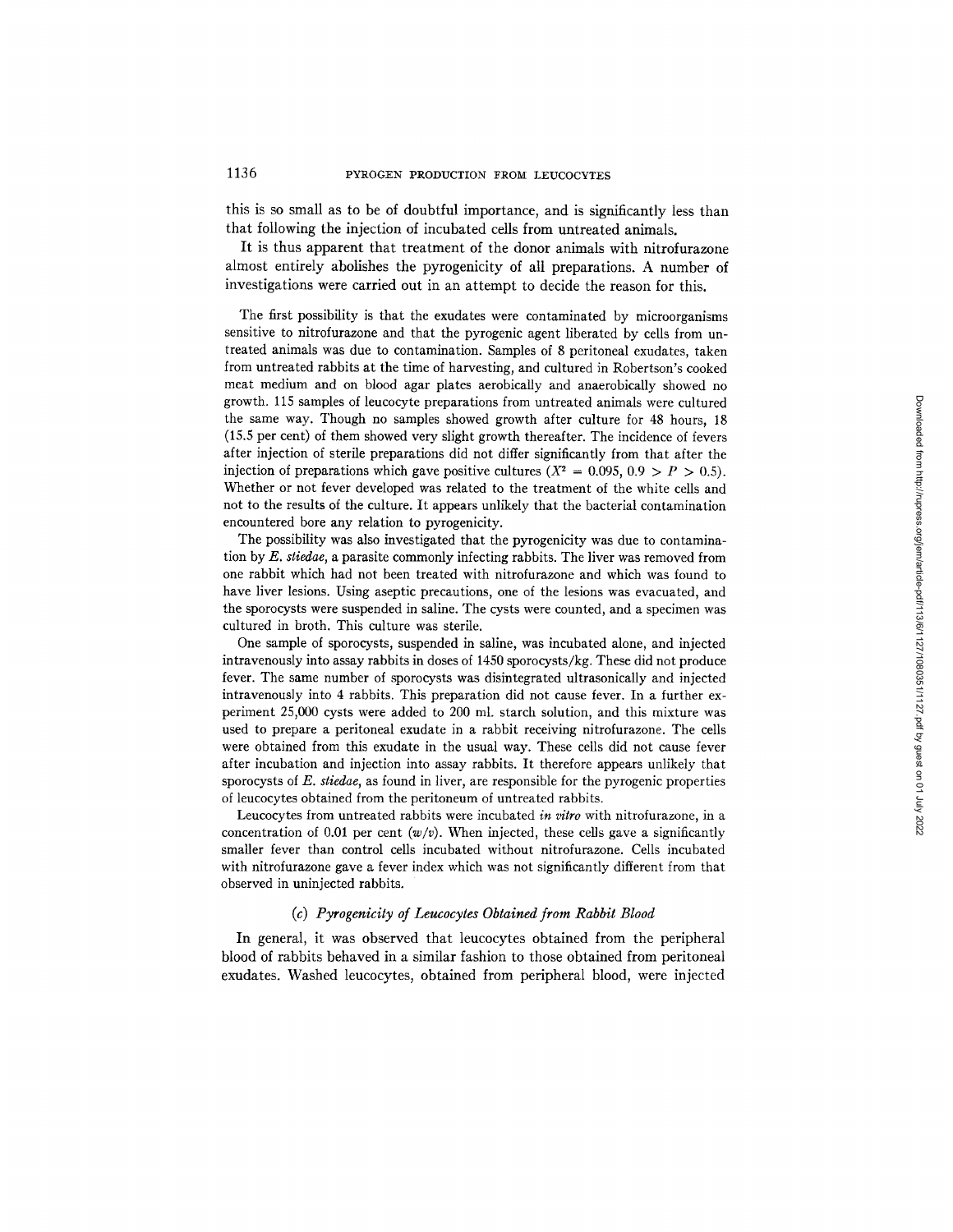intravenously in a dose of  $2 \times 10^7$  leucocytes kg. Unincubated cells from rabbits treated with nitrofurazone gave a mean fever index of 0.17°C. hours (8 injections); cells from untreated rabbits gave a mean fever index of 0.25°C. hours (4 injections). Mter incubation, cells from untreated rabbits caused fever in four animals, the mean fever index being 0.99°C. hours, whereas cells from nitrofurazone-treated rabbits were ineffective; eleven injections were given, and a mean fever index of 0.26°C. hours was observed. The difference between the effects of incubated cells from treated and untreated rabbits was significant  $(t = 3.38, p < 0.01)$ .

Nitrofurazone diminished the pyrogenic properties of leucocytes obtained from blood, as well as those obtained from peritoneal exudates.

## *(d) Human White Cells*

In all, 19 experiments were carried out using human white cells. In four experiments the cells of the huffy coat were damaged by shaking (see Methods). The initial total leucocyte counts varied between 1.9 and  $5.0 \times 10^8$ . Injection of one preparation was followed, 1 hour later, by a very slight temperature rise, 0.4°C. The fever index was 0.85°C. hours. In the other three experiments no fever developed.

In nine experiments, cells were subjected to osmotic damage. The initial white cell counts ranged from 2.0 to 16.5  $\times$  10<sup>8</sup>, with a mean of 5.15  $\times$  10<sup>8</sup>. With one exception, these preparations were not pyrogenic. One subject had a temperature rise of 0.3°C., 2 hours after injection; the measured fever area was 0.78°C. hours. Three buffy coat preparations heated to 56°C. for 30 minutes before injection, were not pyrogenic. In these preparations, the initial total leucocyte counts varied between 3.03 and 12.75  $\times$  10<sup>8</sup> cells.

Three experiments were carried out with washed and incubated white cells. In these experiments the total leucocyte counts before incubation were 1.95, 6.75, and 9.95  $\times$  10<sup>8</sup>. After incubation, the preparations were centrifuged at 2000 R.P.M. for 5 minutes at  $2^{\circ}C$ ., and the supernatant aspirated. These supernatants were then injected into the recipients. In none of these experiments did any fever develop.

#### DISCUSSION

Ample evidence exists that a pyrogen can be obtained from rabbit leucocytes  $(2, 3, 7)$ .

The part played by such a pyrogen in the fevers of infection remains uncertain. Using several methods, we have been unable to detect any such pyrogen in preparations of human leucocytes. It is possible that this failure may have been due to inadequate dosage, though doses in excess of  $1.5 \times 10^7$ cells/kg, have been used in some experiments. As man is, in our experience, considerably more sensitive to bacterial pyrogen than rabbits, it would appear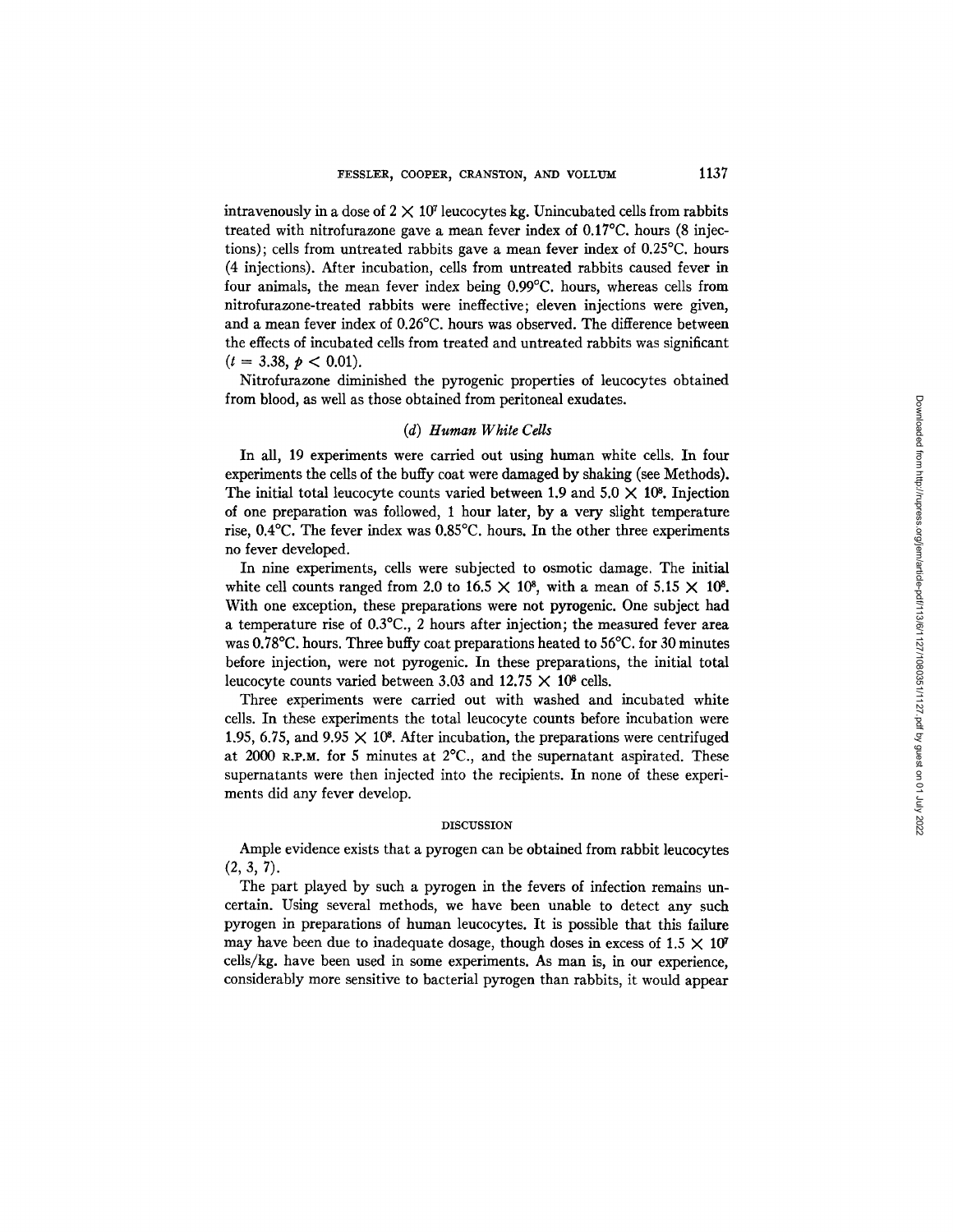that this is unlikely to be the explanation. Certainly in man, leucocytes in doses of approximately 2 to 4  $\times$  10<sup>6</sup>/kg. can, on incubation with bacterial pyrogens, produce LBP. Because of this difference between man and the rabbit, the conditions under which leucocyte pyrogen is obtained from rabbit cells were investigated.

It is clear that this pyrogen does not exist preformed within the leucocytes, but is produced during incubation: it cannot be detected in washed leucocytes which have been kept in the cold, even though these be fragmented before injection. Disintegration did not affect pyrogen which had already been formed. The process of formation of rabbit leucocyte pyrogen can be inhibited by freezing and thawing, or by heating to 56°C., though it appears to be insensitive to the electrolyte and glucose composition of the incubating medium and to the presence or absence of oxygen. Though Collins and Wood, (3), found that serum or plasma inhibited the release of leucocytic pyrogen, we have found that dextran is ineffective; the inhibitory effect of serum may be due to its beneficial effects on viability of cells, or to the presence of a specific inhibitor.

Nitrofurazone exerts an inhibitory effect, whether administered to the donor animal, or added *in vitro.* It does not modify the febrile response of animals given bacterial pyrogens. Nitrofurazone has a wide antibiotic spectrum, and its inhibition of pyrogen formation by leucocytes might be attributable to this. This would imply that the formation of leucocytic pyrogen is due to the presence of microorganisms.

That contaminating microorganisms are absent can never be positively proven, but the following evidence makes such contamination unlikely.

1. Unincubated cells do not contain significant amounts of pyrogen, and the time course of pyrogen formation with incubation is unlike that which might be expected with the multiplication of microorganisms.

2. Similar yields of pyrogen have been obtained in different laboratories; our results are compared with those of Wood and his colleagues (3, 7), Fig. 2.

3. Microscopy and cultures failed to provide significant evidence for microbiological contamination.

4. Sporocysts of *E. stiedae,* the most likely culprit, were not pyrogenic when tested in several ways.

The formation of leucocytic pyrogen is not due to the use of starch, nor to the peritoneal inflammation, because a similar yield of pyrogen was obtained from peritoneal and from circulating leucocytes. The inability of aged leucocytes to form leucocytic pyrogen suggests that viable cells are necessary for its production. From the evidence of heating cells to 56°C. or freezing and thawing them, it seems likely that an enzymatic process is involved, though this has not been demonstrated.

We do not know whether incubation of leucocytes causes an unmasking of *a "pre-pyrogen"* or the synthesis of a new material. These considerations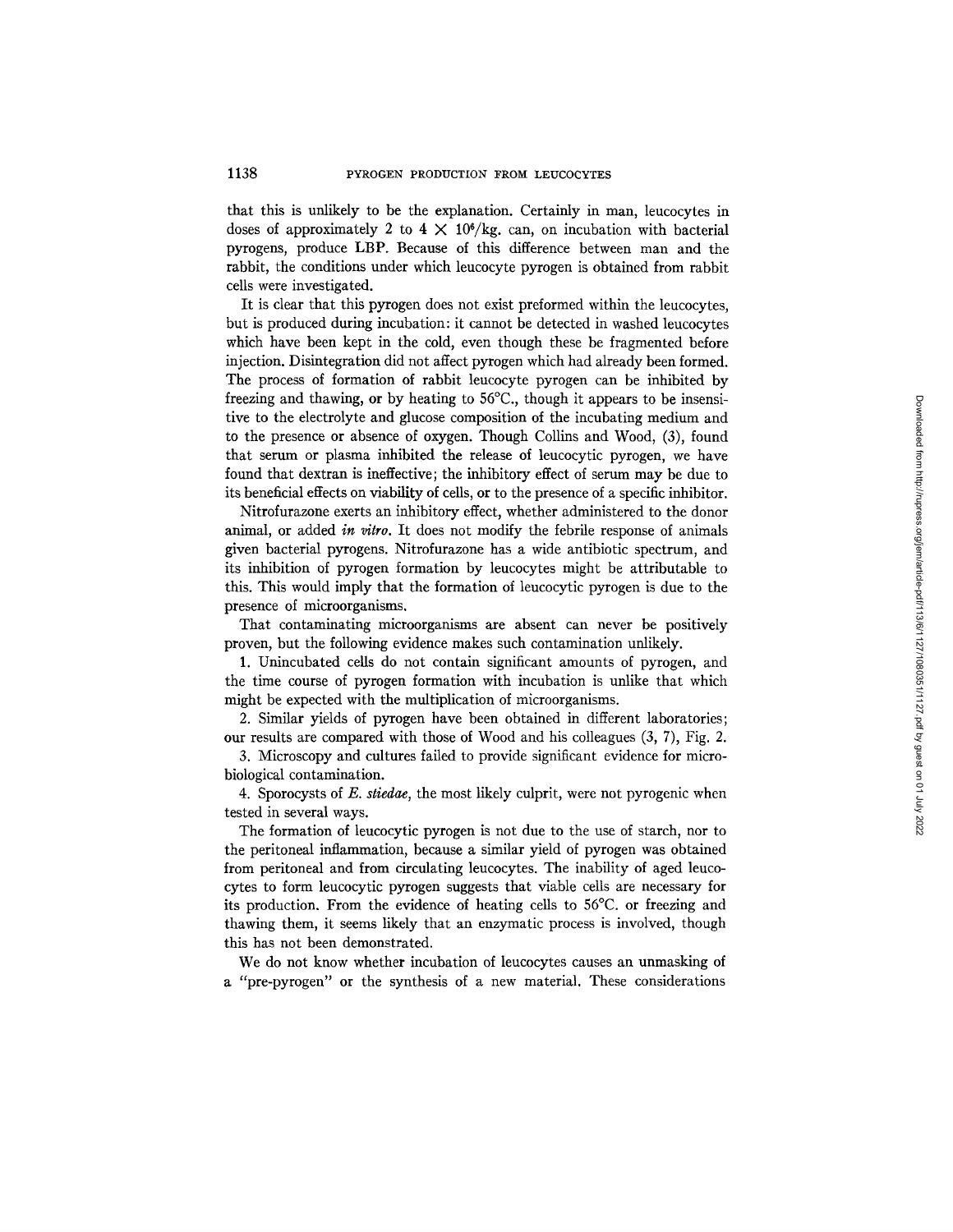apply equally, whether leucocytic pyrogen has its origin entirely in the uncontaminated cell, or whether it is directly or indirectly a product of contamination. If contaminants are not the source of leucocytic pyrogen the action of nitrofurazone requires explanation. The two findings that nitrofurazone inhibits the release of leucocytic pyrogen *in vitro* and that it does not affect the *in vivo*  response to injected bacterial pyrogen can be interpreted in at least two ways: either release of leucocytic pyrogen is not an essential part of the fever response of the rabbit to injected bacterial pyrogen or the *in vitro* system studied is not representative of conditions *in vivo.* Certainly the conditions of leucocytes *in vitro* are abnormal and nitrofurazone, or serum, may simply alter those abnormal conditions *in vitro* which lead to release of pyrogen. If the action of nitrofurazone on the *in vitro* release of leucocytic pyrogen is dismissed as merely correcting an experimental artefact, then the results of similar *in vitro* studies with leucocytes may only with difficulty be made the basis of any hypothesis of the mechanism of fever *in vivo.* There is however evidence (4) that nitrofurazone does not interfere with the *in vitro* interaction of leucocytes and bacterial pyrogen, L.B.P. being produced in the same way as when nitrofurazone is absent. This favours the first of the two interpretations, namely that leucocytic pyrogen may not be essential to the causation of fever in animals, including man.

### **SUMMARY**

1. The mechanism of release of a pyrogen from leucocytes has been studied in cells obtained from sterile rabbit peritoneal exudates and from rabbit blood. Attempts were made to induce human leucocytes--from blood--to release a pyrogen.

2. Rabbit leucocytes, kept below 4°C., were not pyrogenic and did not release any pyrogen when disintegrated. Incubating such cells, in various media, at 37°C. led to the formation of a pyrogen which was heat-labile. The maximum yield was attained after  $1\frac{1}{2}$  hours' incubation.

3. The formation of rabbit leucocytic pyrogen was prevented by freezing and thawing the leucocytes, by heating them to 56°C. for half an hour before incubation, and by ageing them in the cold.

4. Nitrofurazone (5-nitro-2-furaldehyde semicarbazone) prevents the formation of leucocytic pyrogen when given by mouth to the cell-donor animals, or when added to leucocytes *in vitro.* 

5. Leucocytes from rabbit blood formed leucocytic pyrogen, on incubation in saline, and this formation was also inhibited by nitrofurazone.

6. No leucocytic pyrogen was released from human leucocytes subjected to mechanical, osmotic, or thermal damage, and it was not formed when the cells were incubated in saline.

7. The source of rabbit leucocytic pyrogen, the action of nitrofurazone on leucocytes, and the supposed role of leucocytic pyrogen in fever are discussed.